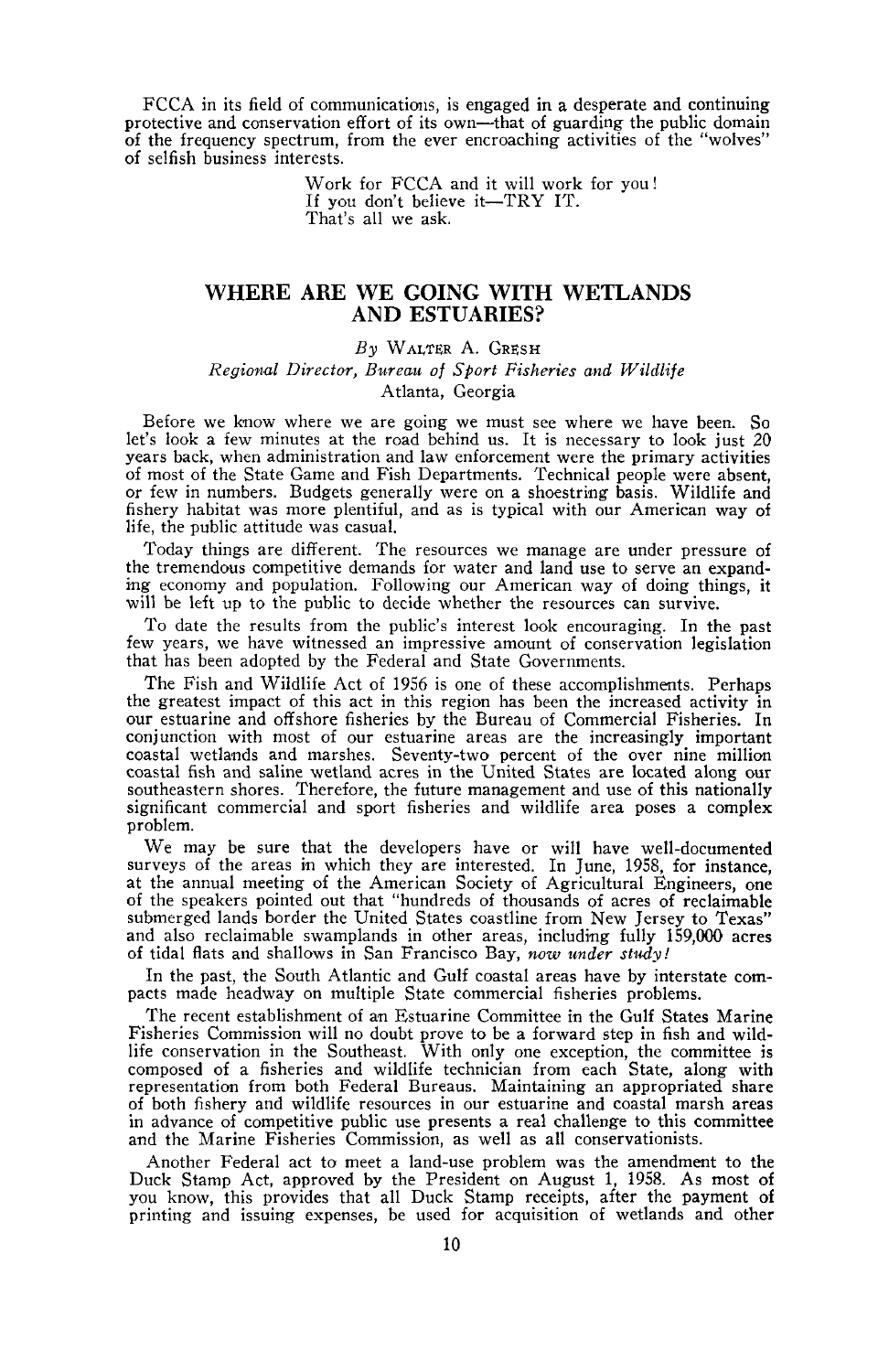wildlife areas. In addition it provides that under certain conditions up to 40% of a Federal refuge may be opened to public hunting.

In a short span of years, the need for hunting and fishing areas in the Southeast has required the acquisition and development of public use areas. Coordinated State and Federal efforts, strategic purchases, and public support will be the key to the future of this management effort.

The third, but by no means the least important of the Federal legislation that I want to mention is the new Coordination Act passed by the 85th Congress. servation legislation in a quarter of a century, ranking in importance with the establishment of the Assistant Secretary for Fish and Wildlife.

The new act proclaims the place of fish and wildlife conservation in the water<br>resource program of the Federal Government, and conservation is now, by law,<br>on an equal plane with flood control and navigation in the Governm water resources program. The act provides authority to render assistance in the protection and development of fish and wildlife habitat in Federal water projects. It sets up a procedure for acquisition of land for fish and wildlife purposes. But let's not kid ourselves, the new Coordination Act is not a dreamboat, nor does it cure all fish and wildlife ills. It merely makes the provision for remedial action.

In the past to <sup>a</sup> large degree the inland water development projects have been on basin-wide or river drainage system levels, and for the most part the major studies have been made by our Branch of River Basins and your State Game and Fish Departments. We are, however, now faced with a problem which I feel is deserving of your attention.

Small watershed development projects, initiated by local sponsors and administered under the Soil Conservation Service, are rapidly increasing in numbers throughout this region. However, the net results of these projects in conversion of habitat, without the inclusion of fish and wildlife features, must be reviewed with apprehension. While Federal investigation of these projects is authorized under the Coordination Act, because of their number and the localized nature of their effects they will undoubtedly require increased attention by the States.

I want to mention briefly two other public laws enacted in the 85th Congress, these because of their indication of a trend in the recognition of fish and wildlife. They are Public Laws 850 and 843, which set up River Study Commissions to develop a multiple water use approach on river systems in Georgia, Alabama, Florida, South Carolina, and in Texas. In both instances, fish and wildlife are listed as a project purpose.

In addition to Federal legislation, there is one type of State legislation that has and will continue to play a big role for fish and wildlife. Water regulation laws are rapidly moving from West to East, and without provision for proper consideration of fish and wildlife in every act passed we may see their needs taken over by other water demands. In most States, however, there are indications that the public wants the consideration of these resources.

In summary, it appears that we are presently in an unprecedented era of fish and wildlife conservation in the Southeast. Most States have firm biological,<br>educational and law enforcement programs. Our task ahead will be increasingly<br>a more difficult job of keeping the resource requirements abreast conversions of land and water use. Therefore, intensive work with estuarine areas, wetland problems, and fitting of the resource into water development projects will pay rich dividends.

The number and magnitude of man-made changes in the estuaries, sloughs, marshes, lagoons, and swamps that fringe most of our South Atlantic and Gulf Coasts have been increasing steadily to meet the needs of our growing population and industry. These areas provide an essential and unique habitat for important game, sport fish, commercial fish and shellfish resources. They provide forage and cover for wild furbearers. They comprise the nursery ground for many kinds of fish and shellfish; they are the spawning grounds for some, the feeding grounds for others. Commercial or sport fish, such as menhaden, shad, striped bass, croakers, weakfish, and tarpon are reared there during their early stages. Shrimp, oysters and clams, which support important fisheries,